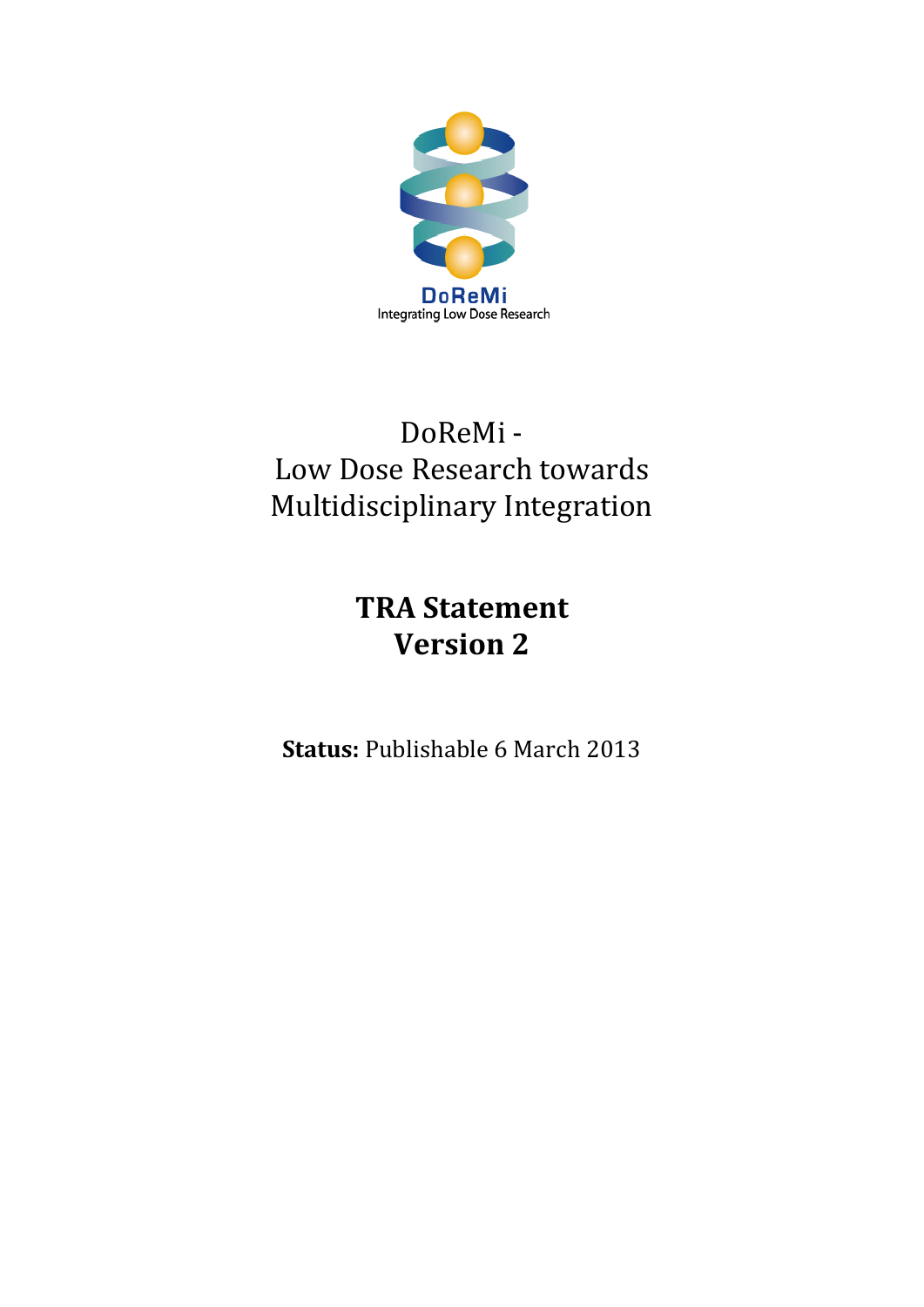# **Table of Contents**

| 2.                                                                                       |                                                                                              |  |  |  |
|------------------------------------------------------------------------------------------|----------------------------------------------------------------------------------------------|--|--|--|
| 3.                                                                                       | Assessment of current outstanding research and identification of capability needs 4          |  |  |  |
| 4.                                                                                       | Issues to be focused on in the $3^{rd}$ DoReMi period (36-54 months) and capability needs  9 |  |  |  |
| 5.                                                                                       |                                                                                              |  |  |  |
|                                                                                          |                                                                                              |  |  |  |
| Annex 1: DoReMi Roadmap to integrate research and capability needs for months 37-54 (up) |                                                                                              |  |  |  |
| to 2015) 12                                                                              |                                                                                              |  |  |  |
| Annex 2: List of meetings and workshops that have been particularly relevant to the      |                                                                                              |  |  |  |
|                                                                                          |                                                                                              |  |  |  |
| Annex 3: Schedule for TRA updating, Joint Programme of Research (JPR) and calls 18       |                                                                                              |  |  |  |

# <span id="page-1-0"></span>**1. Introduction and purpose of this statement**

The DoReMi Network of Excellence [\(www.doremi-noe.net\)](file:///C:\Documents%20and%20Settings\simon.Bouffler\Local%20Settings\Temporary%20Internet%20Files\Content.Outlook\13FFJ5G2\averbeck-die\Local%20Settings\Local%20Settings\Temporary%20Internet%20Files\Content.Outlook\EU2ME8Q4\DoReMi\Local%20Settings\Temporary%20Internet%20Files\OLK5\www.doremi-noe.net) was established on January 1st, 2010 based on principles set out in the High Level and Expert Group (HLEG) report [\(www.hleg.de\)](http://www.hleg.de/) as an important step in the implementation of the Multidisciplinary European Low Dose Risk Research Initiative, MELODI [\(www.melodi-online.eu\)](http://www.melodi-online.eu/).

This statement, version 2 of the DoReMi Management Board, updates the [DoReMi Transitional](http://www.doremi-noe.net/pdf/doremi_TRA/DoReMi_TRA_publishable_2010-09-20.pdf)  [Research Agenda,](http://www.doremi-noe.net/pdf/doremi_TRA/DoReMi_TRA_publishable_2010-09-20.pdf) prepared in April 2010, submitted on July 1<sup>st</sup> 2010 to the EC and published in September 2010, as well as the TRA Statement – [Where are we now](http://www.doremi-noe.net/pdf/doremi_TRA/DoReMi_TRA_Statement_Final_2011-09-22.pdf) – published on 22 September 2011. The purpose of the TRA is to guide the planning, prioritization and facilitation of DoReMi research activities. DoReMi has been running for 36 months, held its first periodic meeting in July 4-6, 2011 and the second on 22-24 January 2013. Consequently, this revision of the original statement (version 2) provides a summary of the progress made within DoReMi and other relevant initiatives, and then uses this information to formulate our research priorities for the forthcoming 18 months. It thus serves for the DoReMi Joint Programme of Research (JPR) and also provides guidance for future internal and external calls proposed by DoReMi.

#### <span id="page-1-1"></span>**2. Progress to January 2013**

The scientific work of DoReMi falls into work packages (WPs) 5-7 while capacity building is facilitated in WPs 3 and 4. DoReMi ran two successful external calls since its starting date, and as a consequence 10 new partners joined on 1 July 2011 and 10 others on 1 January 2013.

In particular, the extension and completion of competences should be noted: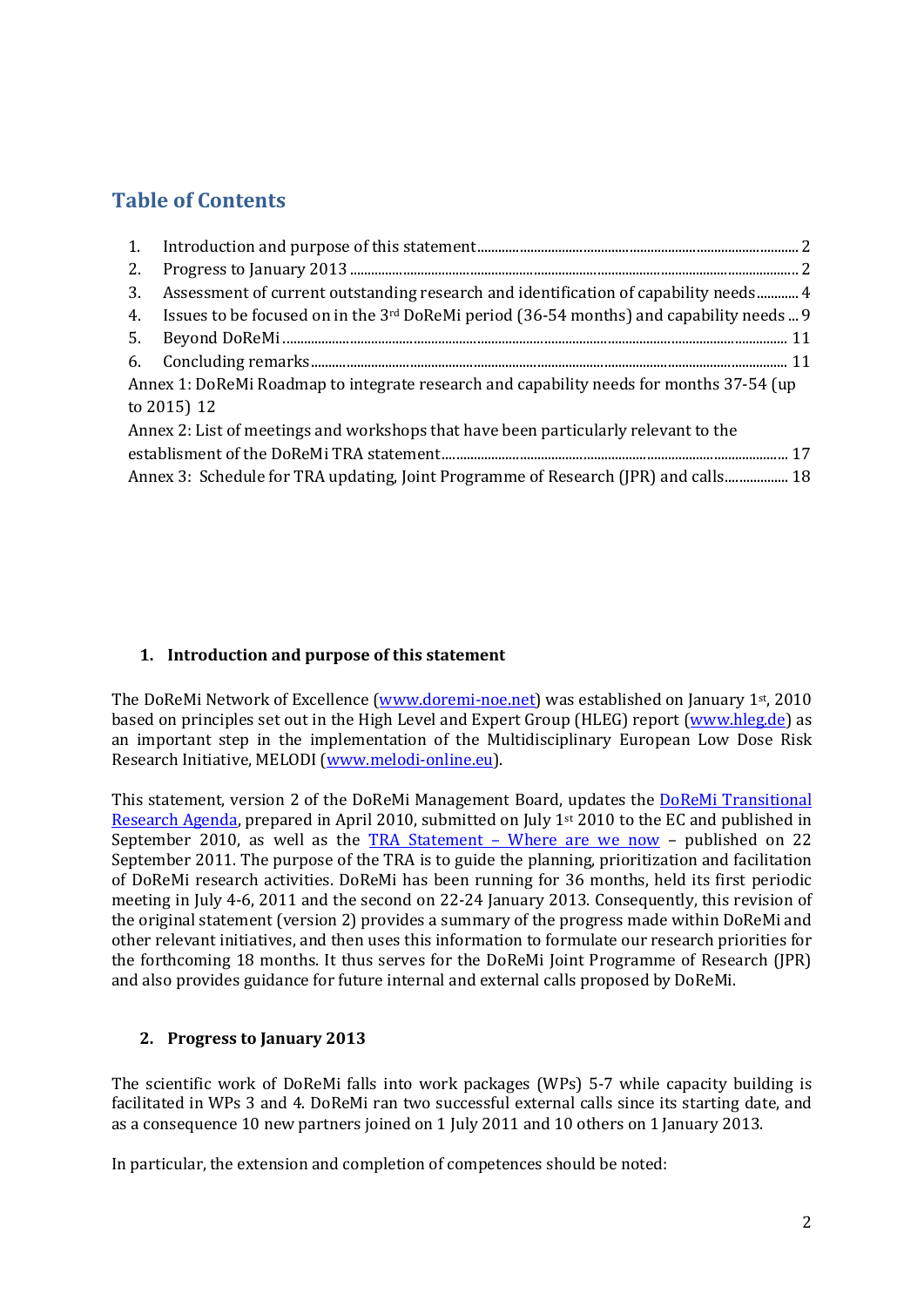As a consequence of the 1st competitive call in 2010, the following topics lead to the inclusion of:

Task 1: Non-targeted and systemic effects

• Modulation of Inflammation by low and moderate dose Ionising Radiation (ModinIR) in sub-task 5.2.1 and Task 7.6.

Task 2: Facility for low dose rate exposure

- Open Access to the UMB low dose irradiation facility (FIGARO) in Task 4.5<br>• Dose/Dose-rate Radiation Effects in Brain Cancer Risk (DDRE-BrainCance
- Dose/Dose-rate Radiation Effects in Brain Cancer Risk (DDRE-BrainCancer) in Task 4.6

Task 3: Vascular effects

• No proposals selected under this topic

Task 4: Novel approaches

- Low-dose Gene Expression signature (LoGIC) in sub-task 5.1.1 and Task 7.7
- Predicting individual radiation sensitivity with Raman spectroscopy (PRISM) in Task 6.8

As a consequence of the internal RTD call in 2011, the following topics lead to the inclusion of:

Integration activities Task 1, Integration studies of radiation quality, with investigation of radiation induced initial events led to the inclusion of:

- Track structures and initial events: an integrated approach to assess the issue of radiation quality dependence (INITIUM) in sub-task 5.6
- Methodology implementation (ELDO) in sub-task 7.4.1;

Integration activities Task 2: Integration studies on epidemiology and low dose radiobiology:

• Integrating radiation biomarkers into epidemiology of post-Chernobyl thyroid cancer from Belarus (INT-Thyr) in Task 6.9

Infrastructures task 3: Development and utilization of Infrastructures:

• Low dose/dose rate gamma irradiation facility for in vitro biological systems (LIBIS) in task 4.7

As a consequence of the 2<sup>nd</sup> competitive call 2012, the following topics lead to the inclusion of:

Task 1: Studies which will lead to better understanding of the underlying mechanisms of radiation-induced optical changes, e.g. lens opacities at low doses, both in animals and humans:

• Study on contribution of low dose X-irradiation in induction of cataractogenesis and influencing genetic and cell communication factors (LDR-OPTI-GEN) in Task 7.8

Task 2: Mechanistic insights into epigenetic and genetic regulatory processes and their role in cancer and non-cancer effects:

Low and moderate dose radiation effects on brain microvascular pericytes: epigenetic mechanisms and functional consequences (PERIRAD)

Task 3: Integrated studies of cancer risk following exposure to internal emitters:

- Internal Emitters in Uranium miners (INTEMITUM) in sub-task 5.5.1<br>• Assembly of internal radiation dose for UKAEA and AWE enidemic
- Assembly of internal radiation dose for UKAEA and AWE epidemiological cohorts (AirDoseUK) in sub-task 5.5.2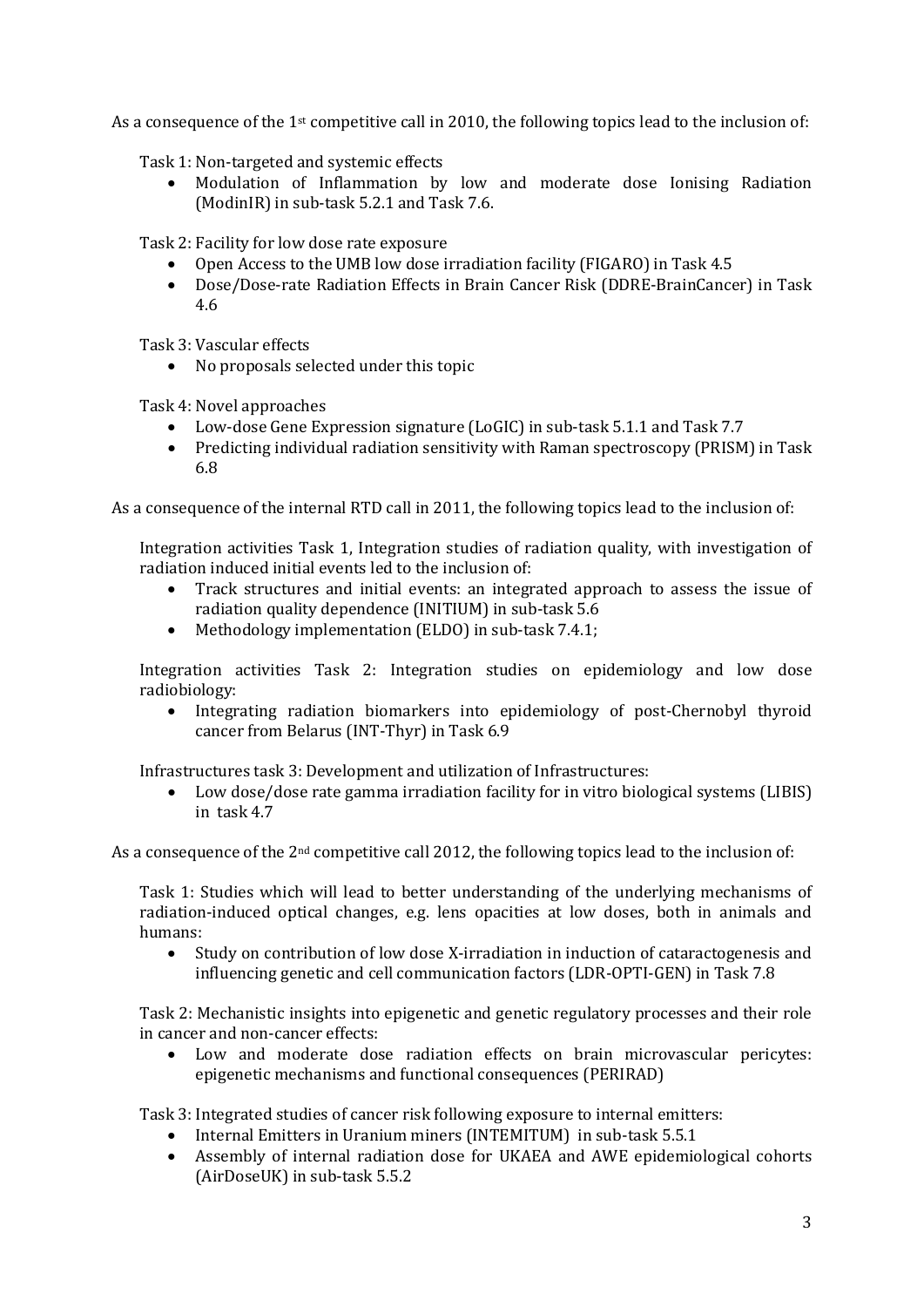Task 4: Novel approaches:

- Induction and facilitation of chromothripsis by low dose ionizing radiation (In-FaCT-IR) in Task 5.7
- Characterization of DNA lesions in the nuclear ultrastructure of differentiated and tissue-specific stem cells after protracted low-dose radiation (Zif-TEM) in Task 6.10

Task 5: Provisions of infrastructures:

• Provision of ion microbeam irradiation facility SNAKE (MicroRAD) in task 4.9

Altogether, research priorities and scientific approaches have been discussed in 16 scientific meetings and workshops during the second project period (see list in Annex 2)

#### <span id="page-3-0"></span>**3. Assessment of current outstanding research and identification of capability needs**

*In WP5 – Shape of the dose response and tissue sensitivities for cancer -* work continues to be focused on low dose/dose-rate radiation cancer risk in humans and on low dose/dose-rate risk projection models based on knowledge of the processes driving carcinogenesis. Dedicated workshops identified priorities for research on systems biology (October 2011, September 2012) and stem cell biology (December 2011). The work programme now also includes track structures and initial events (an integrated approach to assess the issue of radiation quality dependence), internal emitters in uranium miners (INTEMITUM), modulation of inflammation by ionizing radiation (ModInIR), assembly of internal radiation dose data for UKAEA and AWE epidemiological cohorts (AIRDoseUK) and the induction and facilitation of chromothripsis by low dose ionizing radiation (In-FaCT-IR).

Links to other EC initiatives such as EpiRadBio, EPI-CT, SOLO, and ANDANTE have been established as well to avoid overlapping efforts and promote collaborations.

In the 19-36 month period new work on inflammatory reactions, immune modulation and biophysical modelling of radiation track structures has been added following internal and external calls. Interesting dose-rate effects have been observed concerning cellular senescence, cellular stress responses and changes in protein regulation that allow mechanistic modelling. Low dose gene expression changes are to be followed in vitro and in vivo (see WP5 task 5.1). The involvement of targeted, non-targeted and systemic processes in radiation carcinogenesis are analyzed taking into account 2D- and 3D tissue models as well as inflammatory and immunological responses (see WP5 task 5.2). Modulation of inflammation by low and intermediate doses shows a discontinuous dose relationship, although effects on signalling molecules and functional aspects may not always be consistent. Studies on the dynamics of preneoplastic change and clonal developments have started to be analyzed by a joint systems analysis approach for radiation-induced myeloid leukaemia (see WP5 task 5.3). Mechanistic modelling revealed that intercellular apoptosis can counterbalance proliferation of precancerous cells and this effect can be increased by low dose radiation. On the other hand, modelling of radiation effects in Eldorado Miners showed that radiation has a strong promotional effect for lung cancers, and bystander effects may be involved (see WP5 task 5.4). The assessment of the risk from internal exposures in WP task 5.5 has been supported by dedicated workshops and follow-up discussion on on-going research projects on uranium miners and workers in Europe and the integration of two sub-tasks through the second external call focusing on cancer risk (leukaemia and non-melanoma skin cancers) in Czech uranium miner cohorts and on dosimetric evaluation of UK (AWE and UKAEA) workers. Early-post irradiation events in relation to radiation quality are the focus of WP5 task 5.6. Effects on DNA, mitochondria, proteins and lipids are taken into account.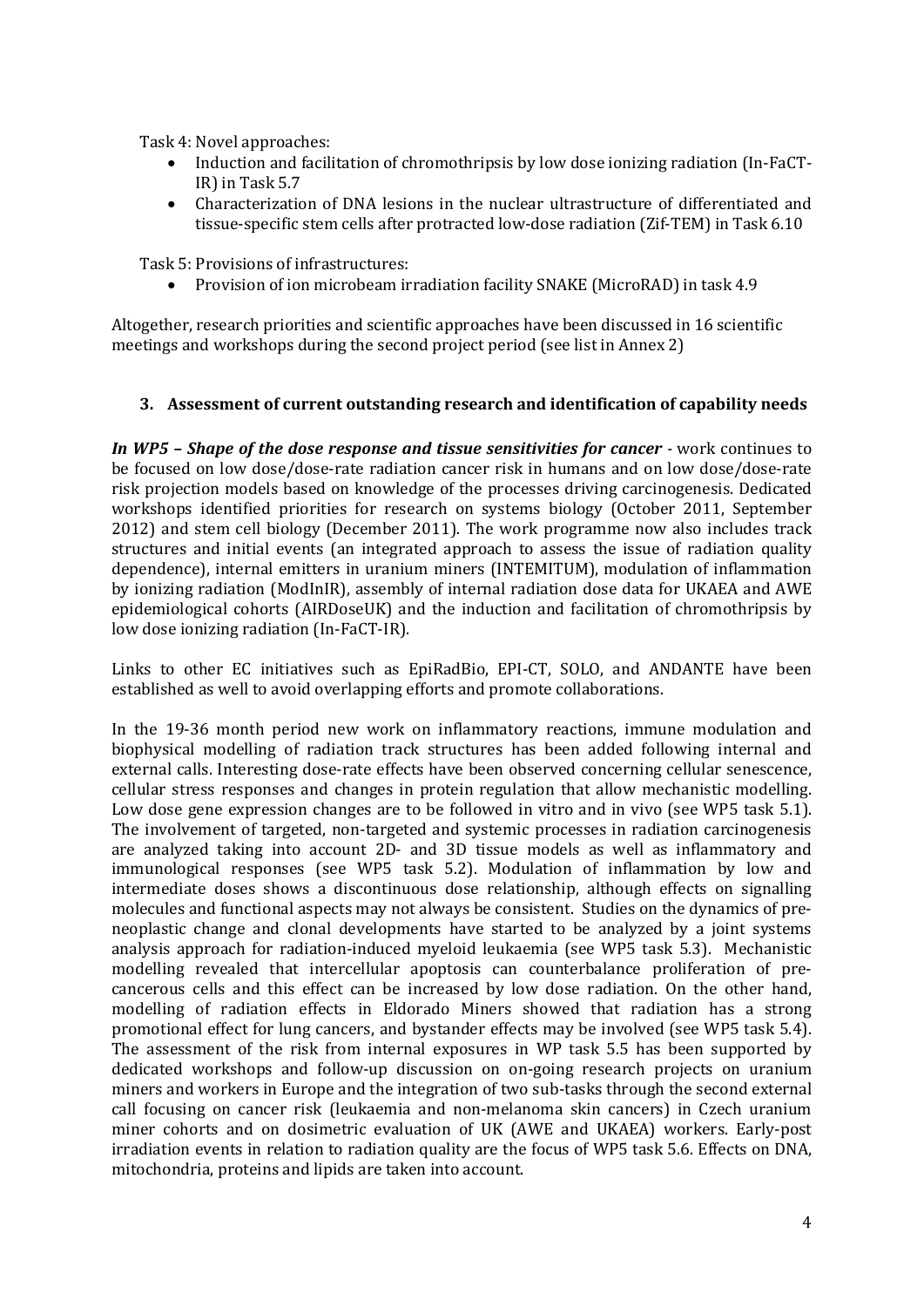*In WP6 – Individual variability in cancer risk -* work has been concentrating on the importance of individual radiation sensitivity for acute or chronic exposures with regard to carcinogenic effects. This has led to the publication of a comprehensive status report on the possibility of using molecular biomarkers in epidemiology and to the completion of the survey of epidemiological cohorts suitable for molecular epidemiology (Task 6.1). Experimentally, we have shown that inbred mouse strains show different susceptibilities to radiation induced thyroid cancer, and have identified a role of the nucleotide excision repair pathway in contributing to individual sensitivity (Task 6.2).

The future plans of the WP include the design of a pilot study to determine the feasibility of molecular epidemiological studies, identification of genetic modifiers, the inclusion of genetic variability in risk prediction models, and the effects of genetic modifiers on carcinogenesis at low dose rate exposures (see WP6 tasks 6.1-6.6). In the second 18-month period, workshops on Epigenetics (June 2011) and Modelling and systems biology (October 2011) were held in Stockholm as well as two MELODI workshops (Rome 2011, Helsinki 2012). The results from the second external call lead to amendments that incorporated task 6.8 (Prediction of individual radiation sensitivity with Raman spectroscopy (PRISM), task 6.9 integration of radiation biomarkers into epidemiological studies of post-Chernobyl thyroid cancer from Belarus (see also INT-Thyr kick-off meeting in Barcelona May 2012), and task 6.10 the characterization of DNA lesions in the nuclear ultrastructure of differentiated and tissue-specific stem cells after protracted low-dose radiation (Zif-TEM).

Links to other European projects PROCARDIO and CEREBRAD were established.

*In WP7 – Non-cancer effect***s** - significant progress has been made through an epidemiological pilot study showing lens opacities among interventional radiologists and cardiologists. Dedicated and exploratory workshops (WP7 task 7.3, Warsaw 2 September 2011, WP7 task 7.1 Bombon 19-23 September 2011, WP7 task 7.2 Munich 19-20 October 2011) identified research approaches and priorities. In fact, the research efforts on non-cancer effects have been wellstructured. Clear evidence has been obtained for the induction of lens opacities, cardiovascular and neurological effects. Now emphasis is put on a well-defined epidemiological study including suitable biomarkers and in particular, on mechanistic studies on transcriptional and proteomic responses of vascular endothelial cells to low-dose exposures as well as on neurological effects in rodents. Following the external call in the last 18-month period, studies on low dose Gene<br>Expression signature and its impact on cardiovascular disease (LoGiC), lens signature and its impact on cardiovascular opacities/methodology implementation (ELDO) and on the contribution of low dose Xirradiation on the induction of cataractogenesis and the influence of genetic and cell communication factors (DR-OPI-GEN), as well as low and moderate dose effects on brain microvascular pericytes: epigenetic mechanisms and functional consequences (PERIRAD) were also included.

WP7 now focuses on the design of molecular epidemiological studies (with markers for low dose-non-cancer health effects and for confounding risk factors (blood markers)) and pertinent mechanistic studies on the implication of oxidative damage, signalling, and metabolic dysfunctions, and the influence of the immune system.

Links to other complementary EC projects (SOLO, PROCARDIO, CEREBRAD…) need to be established.

*In WP3 – Education and trainin***g** – this has been recognized as an essential part of all European projects and initiatives in radiation protection. In radiation research and radiation protection significant expertise and competences must be developed and sustained to ensure that the research capacity is prepared to face the future challenges in this domain. Since the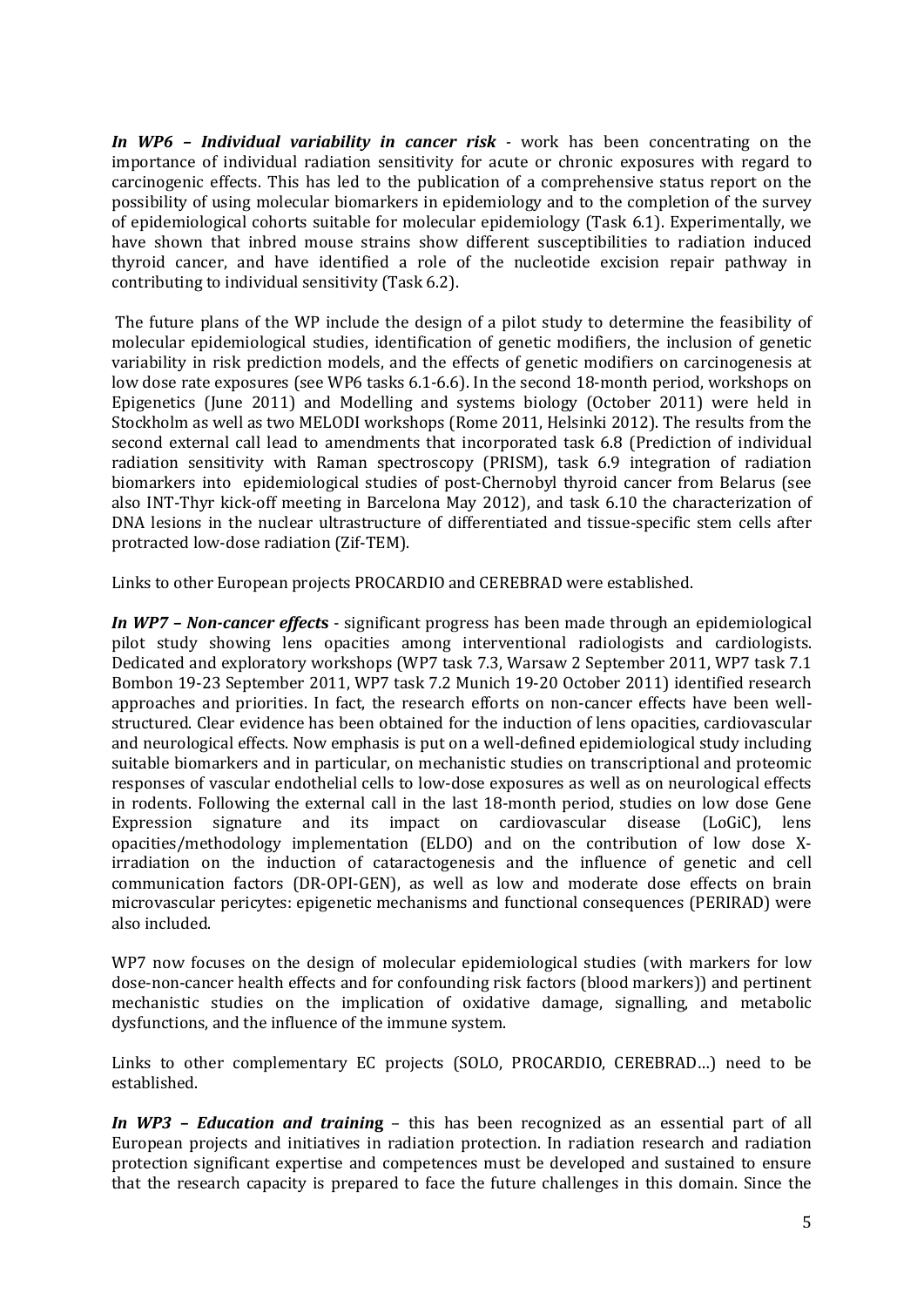resources in E&T are concentrated in Europe in a few centres of excellence, we need to facilitate collaboration between the centres and remove barriers due to the different demands of national education systems. The provision of sustainable long-term support is essential and must be an integral part of all radiation protection research funding at the national and international levels (WP3 tasks 3.3 and 3.4 together with WP2).

The different WP3 tasks are involved in the assessment of available resources and requirements, the setting up of training courses investigating the potential for multiinstitutional multi-national degree courses and with creating a continuing entity able to maintain E&T support not only in the short term (within DoReMi) but also in the medium and long terms (in MELODI within HORIZON 2012). The courses are particularly concerned with maintaining scientific expertise and knowledge in radiation research, radiation health risk evaluation and radiation protection issues. WP3 has been particularly effective in both consensus building and in setting up joint European training courses (2 November Rome, and 11 September 2012 Helsinki). Six local courses were run last year. Nine additional courses have been set up for the forthcoming year (details [http://doremi-noe/training and education.html\)](http://doremi-noe/training%20and%20education.html) hosted by and involving main partner institutions of DoReMi. The establishment of these courses has largely benefited from the  $2<sup>nd</sup>$  Training call and the  $3<sup>rd</sup>$  Course invitation round for new courses.

Main future objectives are: to continue Europe wide investigations to create an Integrative Education and Training Network (ITEN), to seek support and organise E&T initiatives, work in collaboration with MELODI to ensure support future initiatives in the field of radiation research and radioprotection, and develop a strategic plan to meet future training and education needs. The courses are complementary to courses in Europe dealing with the organisational and technical aspects of radiation protection.

**In** *WP4 – Infrastructures –* Suitable infrastructures, such as irradiation facilities, databases-and biobanks, cohorts and analysis platforms, are essential to meet DoReMi objectives. WP4 has assessed available facilities, needs for new facilities and for suitable funding (DoReMi WP2), and access to infrastructures (including to the UMB facility). It has also been involved in the launching of calls for infrastructure access in collaboration with WPs 1, 2-7. In fact, as a consequence of the first competitive calls the infrastructure programme now includes open access to the UMB low dose irradiation facility (FIGARO) and the IES facility in Japan, a low dose/dose rate gamma irradiation facility for *in vitro* biological systems under development (LIBIS), the integration of STORE into DoReMi (a solid and viable database and/or pointer to biobanks and ascertained sustainability) and the provision of the ion microbeam irradiation facility SNAKE (MicroRAD).

The 4th MELODI workshop in Helsinki 2012 has revealed a marked interest in gaining access to both microbeam as well as heavy ion beam facilities. The importance of access to data and tissue banks has been underlined by the DoReMi-STORE meeting in Rome January 2012 that formed the basis for two publications (Nature 82:5, Nature 485:126, 2012). The discussion of the preparation and integration of the STORE database into DoReMi in connection with MELODI resulted in full integration of STORE into DoReMi (WP4) after October 2012. The databank provides very useful links to other databases and archived biomaterials (see also European Radiobiology Archives ERA). Links to the forthcoming Biobanking and Biomolecular Resources and Research Infrastructure (BBMRI) to be accredited by the European Research Consortium (ERIC) are foreseen (see 4th MELODI workshop in Helsinki 2012).

WP4 has been involved in the San Feliu de Giuxols meeting in 2010 and in Barcelona 2012 where cohorts and molecular biomarkers suitable for molecular epidemiological studies were discussed. A publication in Mutation Res./Reviews June 4, 2012 has been released on biomarkers. Several workshops discussed the identification and set up of suitable cohorts with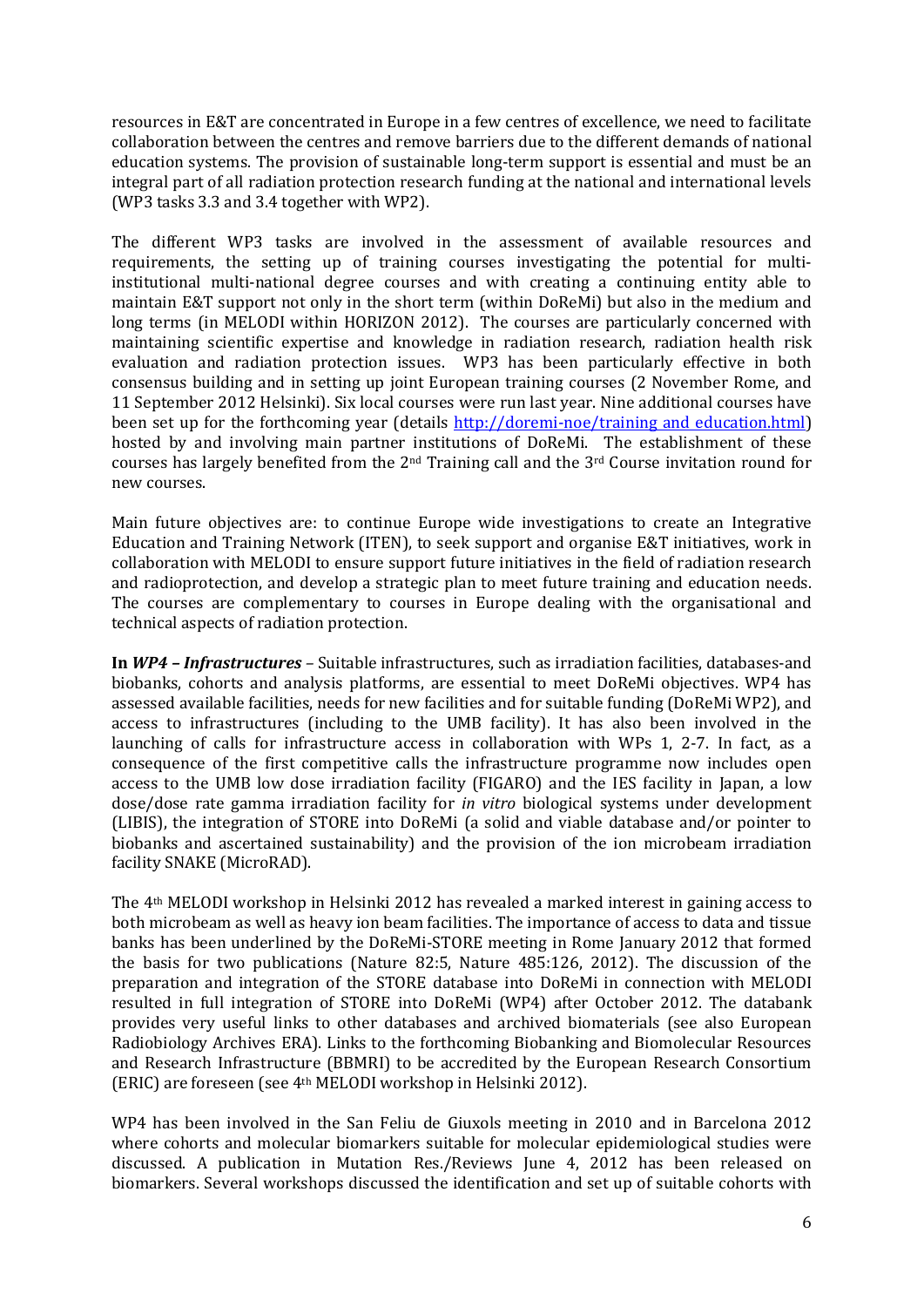WP5, WP6 and WP7. This consultation has led to recommendations of cohorts with and without access to biological samples. A number of cohorts have been thus identified, also in collaboration with the EpiRadBio project. Also, possible cohorts for lifespan studies have been evaluated that do not need to start assembling necessarily new radiobiological cohorts.

Concerning the development and use of platforms for analysis some possible institutionally available platforms have been discussed ("omics", imaging and sequencing platforms). More recently, the Mapping of the European Infrastructure Landscape (MERIL) will be available as a database of European Research Infrastructures. Formally, the MERIL project ended on September 30, 2012. However, a version of the database (managed by the European Science Foundation) is currently available, and should prove to be a powerful tool for researchers engaged in radiation research and radioprotection. In the mid-long term future the development of pan-European research platforms under the ESFRI program (Euro-Bioimaging, Infrafrontier, ISBE) and ELIXIR programs merits close attention.

Presently, a direct outcome of these WP4 activities will be a workshop in Munich in April 2013 to familiarize researchers with the microbeam irradiation SNAKE facility; the establishment of a portal at CREAL as proposed by the Cross Sectional Epidemiological Task Group (see Minutes, Paris, 23 January 2013) providing information and a database (with the help of STORE) on key cohorts, dosimetry, biological samples and addresses for potential collaboration; open access to the UMB low dose irradiation facility; opening access to low dose, low-dose rate facilities in Chalk river (Canada) and IES (Japan) (see ENEA, induced brain cancer risk); and establishment of a low dose-rate facility by ISS in Rome (LIBIS).

Very importantly, all information on infrastructures is made available on the DoReMi external website with detailed information on the internal website (collaboration with WP2 task 2.3). Moreover, the integration of STORE into DoReMi may be regarded as a first step to develop long-term strategies for sustainability of these important databank resources.

#### *Cross cutting issues*

The three cross cutting issues (originally identified in the HLEG report 2009) of DoReMi are: radiation quality, tissue sensitivity and internal emitters. All of them have been and are considered in the different WPs. Microbeams and low dose and low dose rate facilities are available to facilitate experimental approaches to monitor single cell as well as tissue and whole animal effects. Systems biology approaches and modelling of health risks should also take into account radiation quality effects.

Each of these issues receives attention in the current studies of DoReMi. The sensitivity of different tissues is addressed through the range of cancer and non-cancer diseases being considered. Internal emitter studies are identified as a task in WP5, and also as a feature in the work of WP7 and in proposed pilot studies in WP6. Radiation quality is addressed in WP5 studies of neutron-induced AML, in risk modelling work (WP5, WP6) and in the context of work on neurological effects of internal and external irradiation in WP7. In the research on internal emitters the effects of radiation quality are of particular importance.

Tissue specific low dose radiation effects need to be further explored (epidemiological and mechanistic studies) taking into account the recent possibilities of tissue phenotyping (stem cells, progenitor cells), genetic and epigenetic profiling. This may lead to a better understanding of short and long term tissue responses and biological efficiencies of different types of radiations.

Studies on internal emitters (radionuclides) need better defined dosimetric approaches, clear distinction between chemical toxicity and radiotoxicity (including the effects of particle size and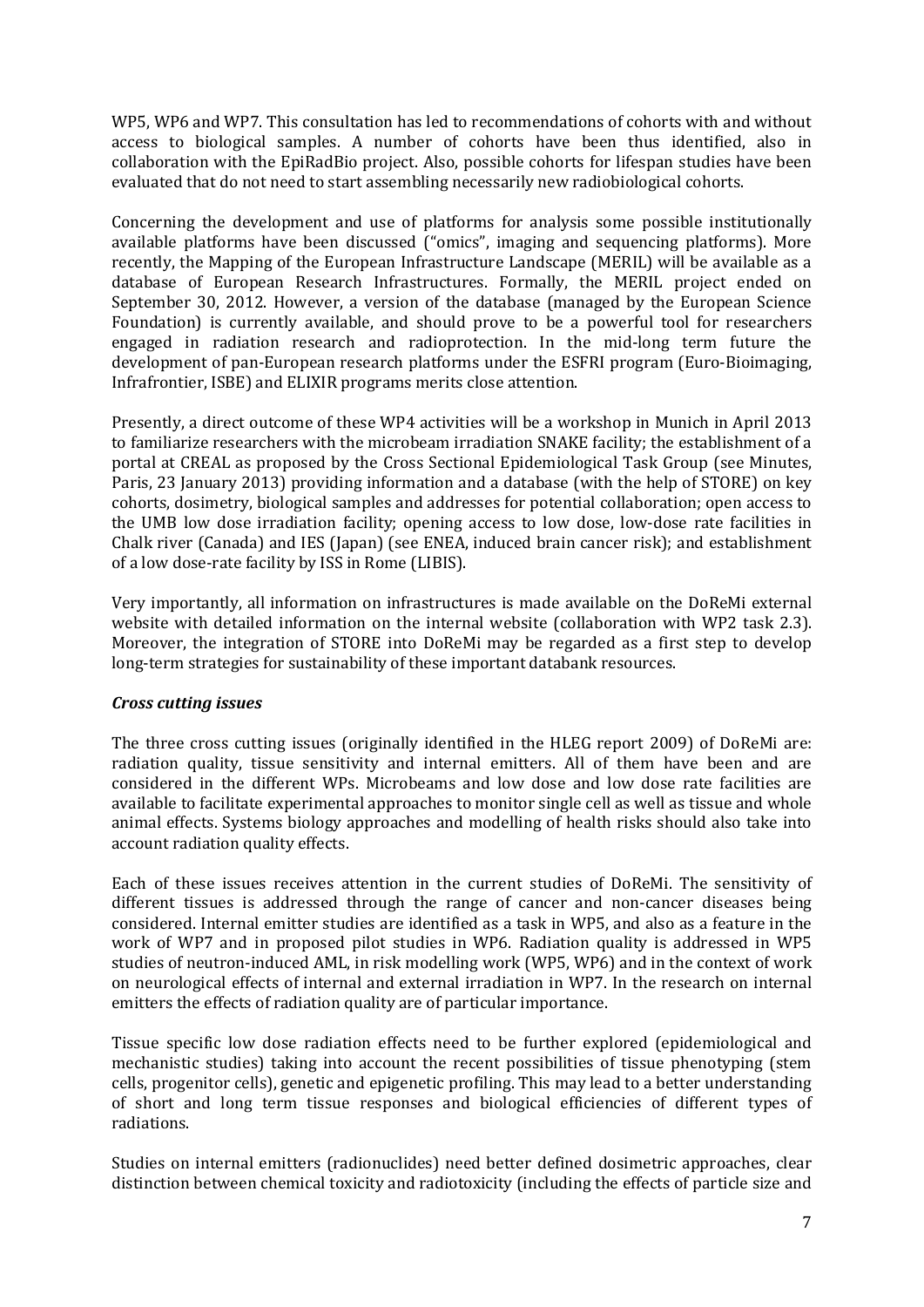nanoparticle effects), uptake and distribution analyses backed up by solid transcriptomic, proteomic and metabolomic studies. Low-dose rate effects of chronic or fractionated exposures should be considered as well as mixed exposures (different types of radiation, and/or chemicals). Such studies should give rise to a better understanding of health risks induced by internal emitters alone or in conjunction with other genotoxic agents. For this, links and possible interactions with ongoing European research projects outside of DoReMi should be taken into consideration.

#### *Summary of key questions and sub-questions*

Table 1 provides a summary of key questions and sub-questions that were already addressed in the first and second period of DoReMi (0-36 months). It also provides reference to the Tasks addressing the sub-questions related to cancer or non-cancer effects by epidemiological or mechanistic studies (Extract from Transitional Research Agenda). This review of DoReMi work programme addressing the research area was carried out in January 2013.

**Table 1.** Key questions and sub-questions addressing low dose risk in the DoReMi context. The numbers refer to the Tasks of the DoReMi work program addressing the sub-questions.

|                                                                                                     | Cancer (1)                                |                                   | Non-cancer (2)      |               |  |
|-----------------------------------------------------------------------------------------------------|-------------------------------------------|-----------------------------------|---------------------|---------------|--|
| <b>Key question</b>                                                                                 | <b>Subquestions</b>                       |                                   | <b>Subquestions</b> |               |  |
|                                                                                                     | <b>DoReMi Tasks</b>                       |                                   | <b>DoReMi Tasks</b> |               |  |
|                                                                                                     | Epidemiology                              | Mechanisms                        | Epidemiology        | Mechanisms    |  |
| 1. What is the dependence<br>on energy deposition?                                                  | 5.1, 5.7                                  | 5.1.1                             |                     | 7.9           |  |
| 2. What is the dependence<br>on dose rate?                                                          | 4.8, 6.4                                  | 4.5, 4.6, 4.7,<br>4.8, 5.1, 6.10  | 4.8                 | 4.5, 4.7, 4.8 |  |
| 3. What are<br>the tissue<br>sensitivities?                                                         | 5.4, 5.5, 5.5.1,<br>5.5.2, 6.9, 6; 2, 6.3 | 6.9                               | 7.4, 7.4.1          | 7.3, 7.5, 7.8 |  |
| 4. What is the modification<br>of risk by genetic<br>and<br>epigenetic<br>factors<br>and<br>gender? | 6.1, 6.6, 6.9, 6.5                        | 5.5.1, 6.2, 6.3,<br>6.4, 6.5, 6.9 | 6.1                 | 7.7, 7.8, 7.9 |  |
| 5. What is the effect of age<br>on risk?                                                            |                                           |                                   |                     |               |  |
| 6. What is the effect of<br>lifestyle<br>and/or<br>other<br>exposures on risk?                      |                                           |                                   |                     |               |  |
| 7. What is the effect of<br>physiological state?                                                    |                                           | 5.2.1, 6.8                        |                     | 7.6           |  |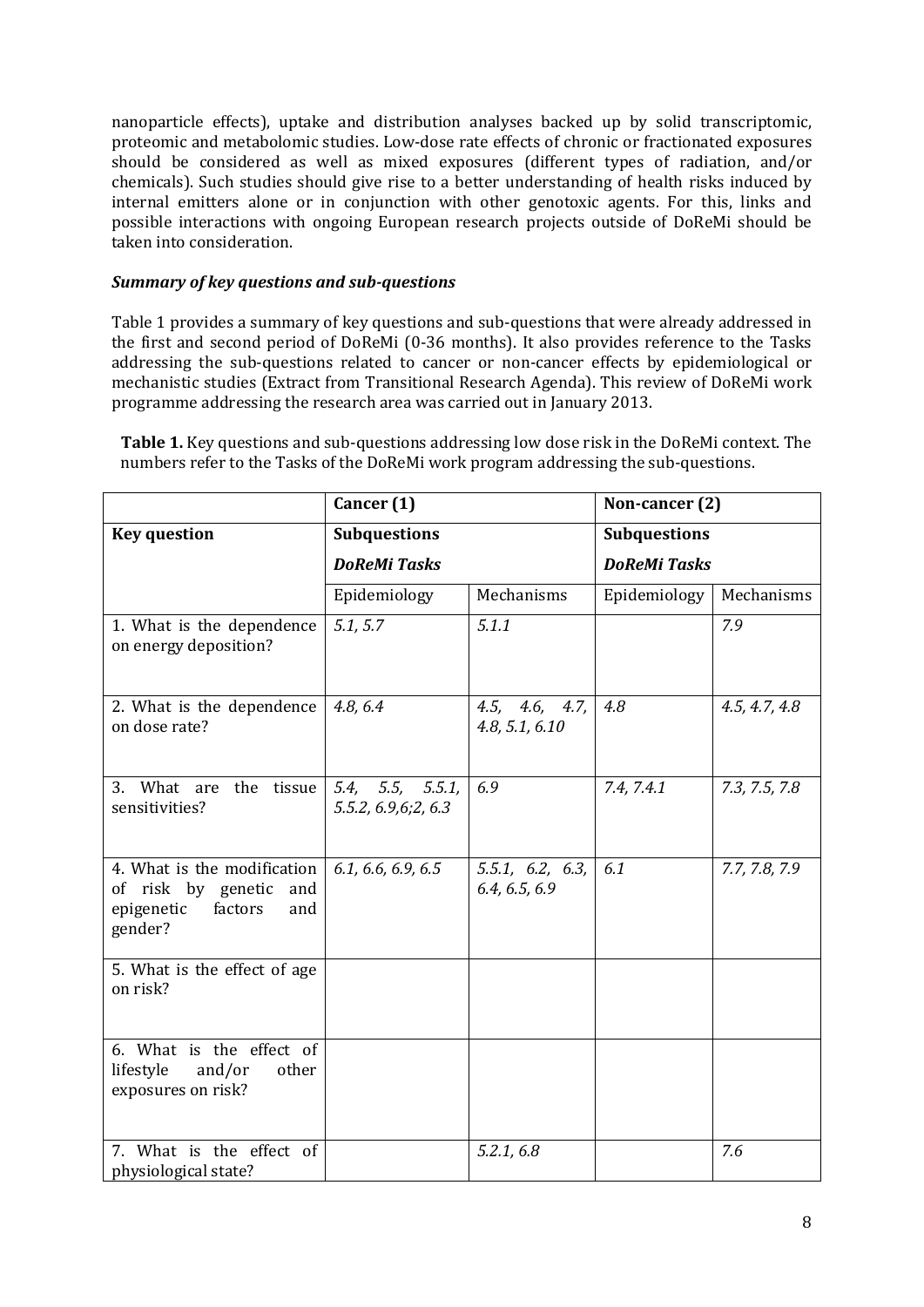| 8. Is there a hereditary<br>component in risk?                     |                 |     |
|--------------------------------------------------------------------|-----------------|-----|
| 9. What is the role of non-<br>targeted effects in health<br>risk? | 4.9, 5.2, 5.2.1 | 4.9 |

The above list clearly indicates that the dependence of risk on age, lifestyle, mixed and other exposures and on hereditary factors have not been addressed in the DoReMi project by month 36. At present, however, consolidation and better integration of research lines thus far initiated are the main priorities of DoReMi, as well as focusing further on the development and validation of biomarkers for epidemiological studies. For the final scientific outcome of DoReMi, proof of concept for molecular epidemiological studies or systems biological approaches are among the top priorities during the second half of the project.

#### <span id="page-8-0"></span>**4. Issues to be focused on in the 3rd DoReMi period (36-54 months) and capability needs**

Here below we summarize major issues identified in DoReMi periodic meetings, workshops and exploratory meetings that require special attention in the next period of DoReMi in line with future developments of MELODI within HORIZON2020. The proposed research lines are expected to decrease existing uncertainties in radiation protection, in particular at low doses and low dose rates: radiation quality factors, dose and dose-rate reduction effectiveness factor, tissue weighing factors, influences of genetic and epigenetic control, individual sensitivity responses, importance of sex, age and lifestyle, metabolic status, chronic internal and external exposures and the influence of non-targeted effects.

#### *WP5 – Shape of dose response and tissue specificity for cancer*

#### *The focus should be on*

- 5a Molecular epidemiological studies (cohorts of uranium miners and uranium workers, Techa river residents amongst others should be useful (as identified by the crosssectional epidemiology task group, see also task 6.6)). For this, radiation quality, expanded dosimetry, suitable biomarkers, and studies with sufficient statistical power and the collection of biological material are essential. A 2 year concerted action may be considered to prepare future studies (ex.: childhood leukaemia)
- 5b Identification of biomarkers including metabolic markers and gene expression markers for radiation damage and cancers
- $5c$  Follow up of inflammatory and immune response studies, epigenetic responses and NTE in *in vivo* or 3D tissue modelsfocusing on investigation of links of NTE to disease and understanding of dose dependence relationships.
- 5d Concerning internal emitters, research should be promoted to distinguish chemical from radiation toxicity, involvement of redox and radical reactions and nanoparticle size effects.
- $\frac{5e}{5f}$  Mechanisms of pre-neoplastic changes and cancer induction in solid cancers Modelling of the involvement of damage in radiation quality effects
- Modelling of the involvement of damage in radiation quality effects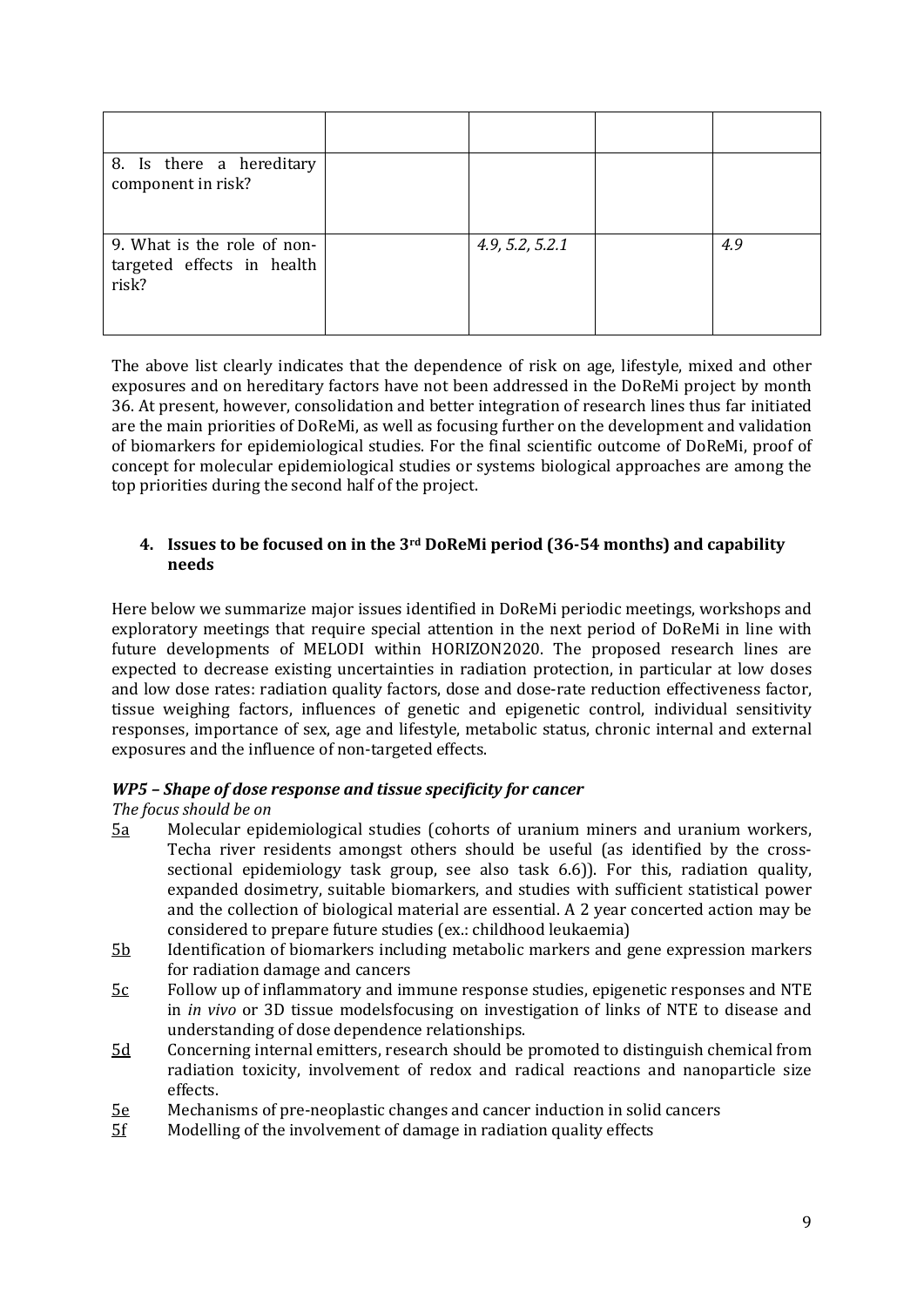# *WP6 – Individual variability in cancer risk*

### *The focus should be on*

- 6a Molecular epidemiological studies (ex: uranium miners and nuclear workers, CT scan patients) should give some information on individual sensitivities if biological samples and suitable biomarkers can be made available.. Concerted actions should be set up to prepare well-focused long term studies. Genetic cohorts on AT hetorozygotes and/or BRCA1/2 carriers, paediatric CT patients should be of interest as well. Individual sensitivities may include sensitivity to cancer as well as non-cancer effects.
- 6b Systems biology approaches including epigenetics and mathematical modelling should allow better low dose health risk evaluations.
- 6c Identification of genetic and epigenetic modifiers affecting individual sensitivity and cancer risk in human populations.

#### *WP7 – Non cancer effects*

#### *The focus should be on*

- 7a Epidemiological pilot studies (including suitable medical cohorts) together with mechanistic studies on dose and dose rate effect relationships.
- 7b Studies on genetic and epigenetic factors as well as on cell communication factors involved will be essential.
- $7c$  External radiation, as well as internal emitter effects, need to be explored in suitable epidemiological cohorts (Techa river, Uranium workers and miners, Chernobyl)

# *WP3 – Education and training*

#### *The focus should be on*

- 3a Strengthening of the Integrated Training and Education Network (ITEN) through dedicated meetings and Fora in the framework with other European projects.
- 3b Establishment of an education and training programme with short courses on specific topics in radiation research and radiation protection as well as on low dose radiation risk research.
- $\frac{3c}{3d}$  Evaluation of past activities<br>3d Search for sustainability an
- Search for sustainability and funding of integrated education and training activities in Europe together with MELODI-OPERRA within HORIZON2020.

# *WP4 – Infrastructures*

#### *The focus should be on*

- 4a The increase of information and guidance on existing suitable infrastructures in Europe (website).
- $\frac{4b}{4c}$  Facilitating partner access to infrastructures, and the monitoring of actual use<br>4c Establishing links to wider ranging analysis and imaging platforms (ESFRI etc.)
- $\frac{4c}{4d}$  Establishing links to wider ranging analysis and imaging platforms (ESFRI etc.)<br>4d Providing information on suitable cohorts for molecular epidemiologica
- Providing information on suitable cohorts for molecular epidemiological studies (avoiding duplication with WP5-7)
- 4e Identifying toxicology platforms well suited to aid internal emitter studies and facilitate partner access
- 4f Searching for sustainability (also beyond DoReMi)

#### *Cross cutting issues*

Although the topics highlighted above include the cross-cutting issues (radiation quality effects, tissue sensitivity and internal emitters for the forthcoming period of DoReMi, efforts on these issues should be strengthened:

a Through dedicated workshops (ex: radiation quality, radiation damage and consequences; regulation of tissue sensitivity and the involvement of stem cells, research on chemical/radiotoxicity of internal emitters and their biological consequences)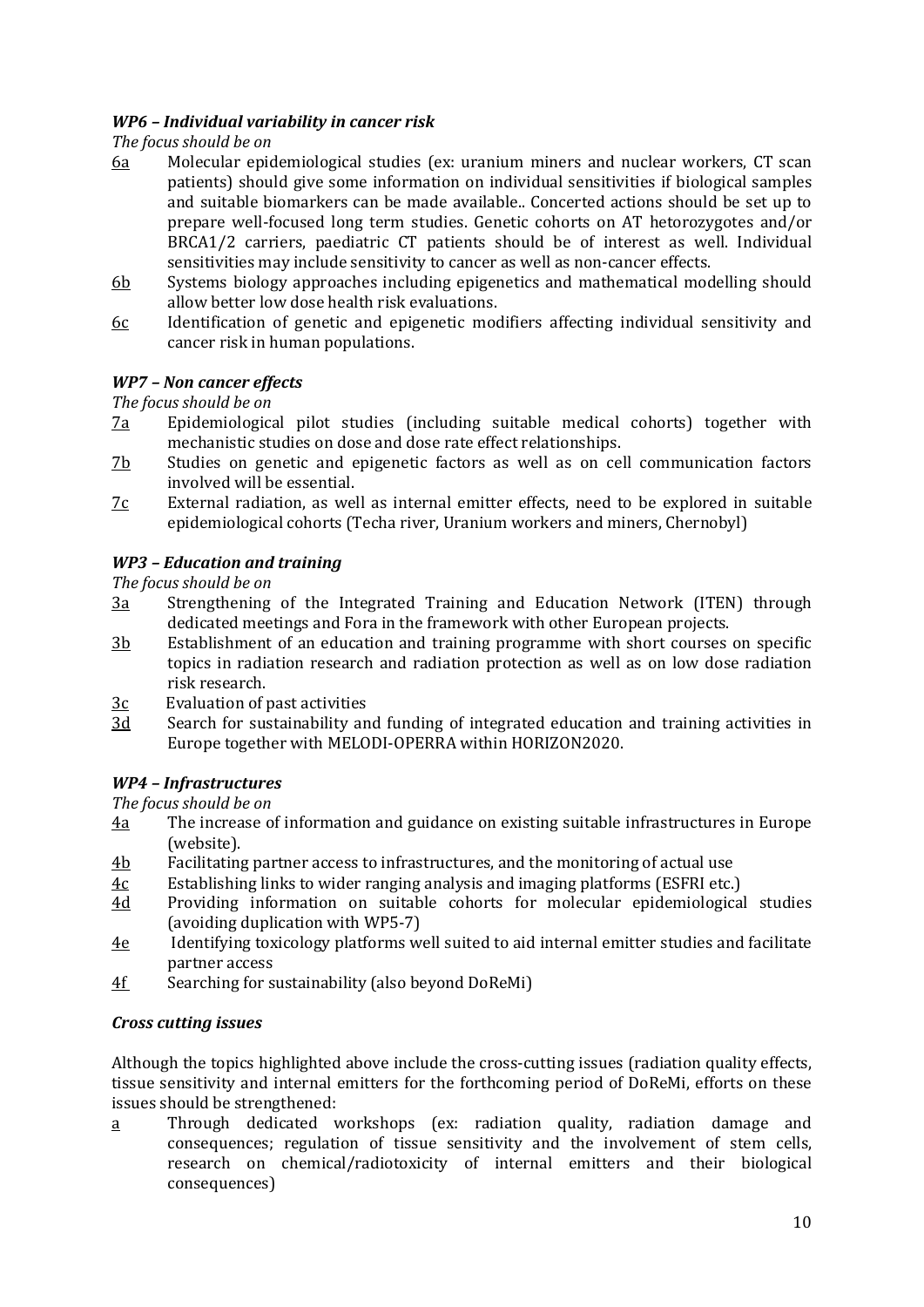b Through increased collaborative and integrative research within DoReMi and interaction with other related European projects

The above research topics and priorities are formulated in the context of the DoReMi schedule for TRA update, Joint Research Program and Calls (see Annex 3).

#### <span id="page-10-0"></span>**5. Beyond DoReMi**

The consortium will carefully consider the progress of DoReMi and also highlight the roadmap for the time beyond DoReMi. This will be the priority of the remaining project period.

The current view is that DoReMi is providing procedures and structures as well as many initial basic studies for low dose radiation health research. However, DoReMi is limited in time (up to the end of 2015) and thus, many of these procedures, structures and research lines are expected to be maintained in the future in the European Research Area. Concerning the present TRA statement, some research issues have been recognized that have to be reinforced and addressed beyond DoReMi in the future: these include high standard dosimetry, biomarker developments on the basis of full genetic and epigenetic profiling, tissue phenotyping, next generation sequencing approaches, stem cell research, detailed studies in relation to radiation induced (oxidative) damage and mitochondrial (metabolic) dysfunction, internal emitters effects, effects of intra-and intercellular signalling, immune responses and low dose, low dose rate and radiation quality effects and in particular age, lifestyle, multi(mixt)exposures related effects, hereditary (transgenerational) effects, and extended molecular epidemiological studies (retrospective and prospective). Also, these research lines will be useful complements for a systems biology approach and the evaluation of low dose radiation induced health risks. Of course, this all has to be accompanied by enhanced networking through suitable infrastructures and Europe-wide, well-focused teaching and education activities and further integration and collaboration in the European (as well as in the international) context.

# <span id="page-10-1"></span>**6. Concluding remarks**

The DoReMi project has been successfully widening its research activities and increased its focus on the common goal. The DoReMi project now offers many possibilities for interactions, and the aim should be to further increase information flow (Websites, workshops etc.), collaboration and integration of DoReMi partners. Dedicated courses in Education and Training and access to suitable infrastructures promote Europe-wide networking. The output of DoReMi can be further increased by placing more emphasis on integration during the next years.

The DoReMi statement pinpoints actual priorities for the next 18 months of DoReMi following regular updating of the DoReMi TRA. It is thus an important step in the development of low dose radiation risk research in Europe and the establishment of the long-term sustainability for research on radiation and radiation protection issues by MELODI within the framework of HORIZON2020.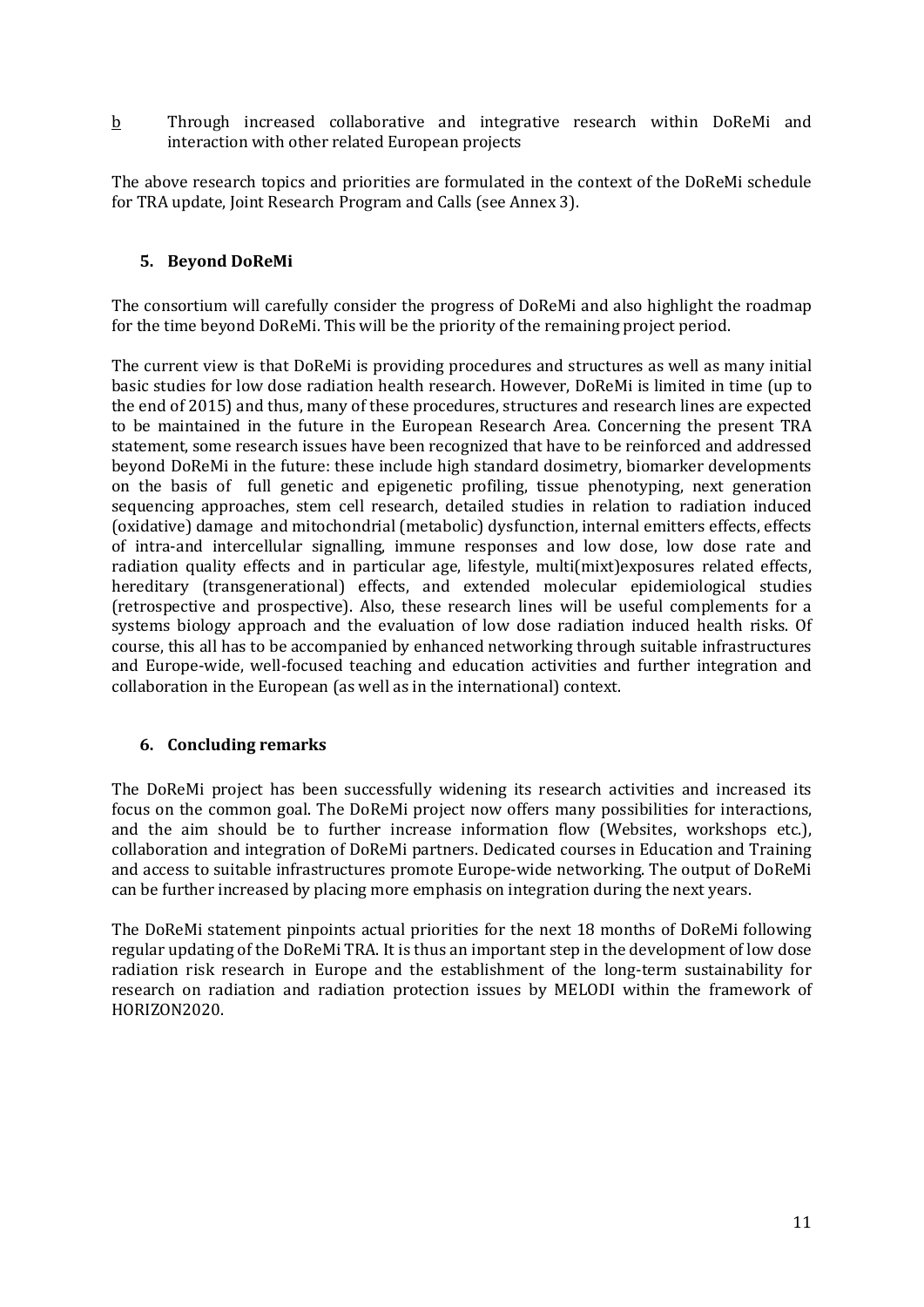#### <span id="page-11-0"></span>**Annex 1: DoReMi Roadmap to integrate research and capability needs for months 37-54 (up to 2015)**

Roadmaps for the WPS 3 and 4, and the WPs 5, 6 and 7.

The following graphs constitute the updated roadmaps for DoReMi. The scheme will be regularly updated (WP2, DoReMi MB and EAB) according to forthcoming new knowledge and newly developing research lines.

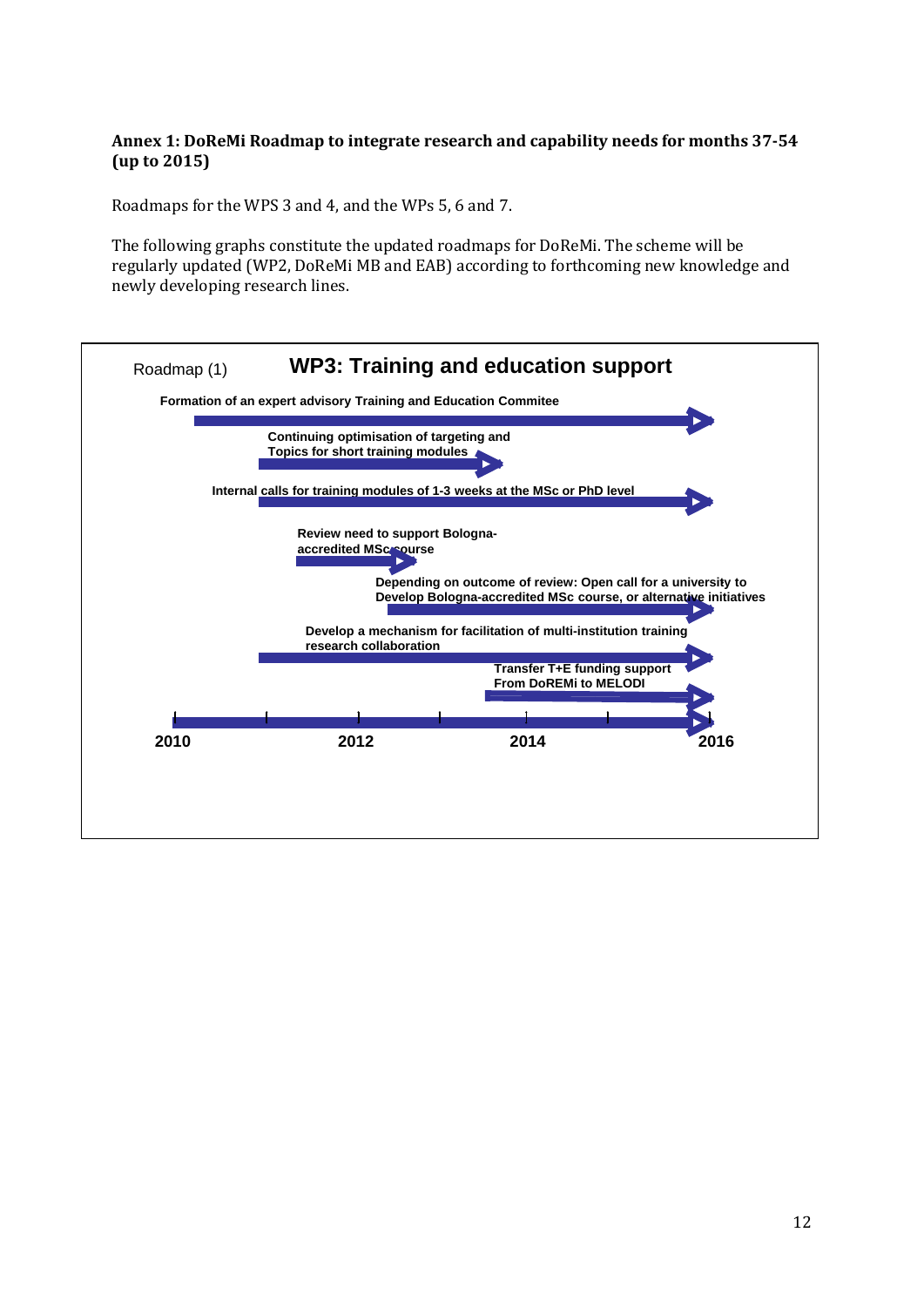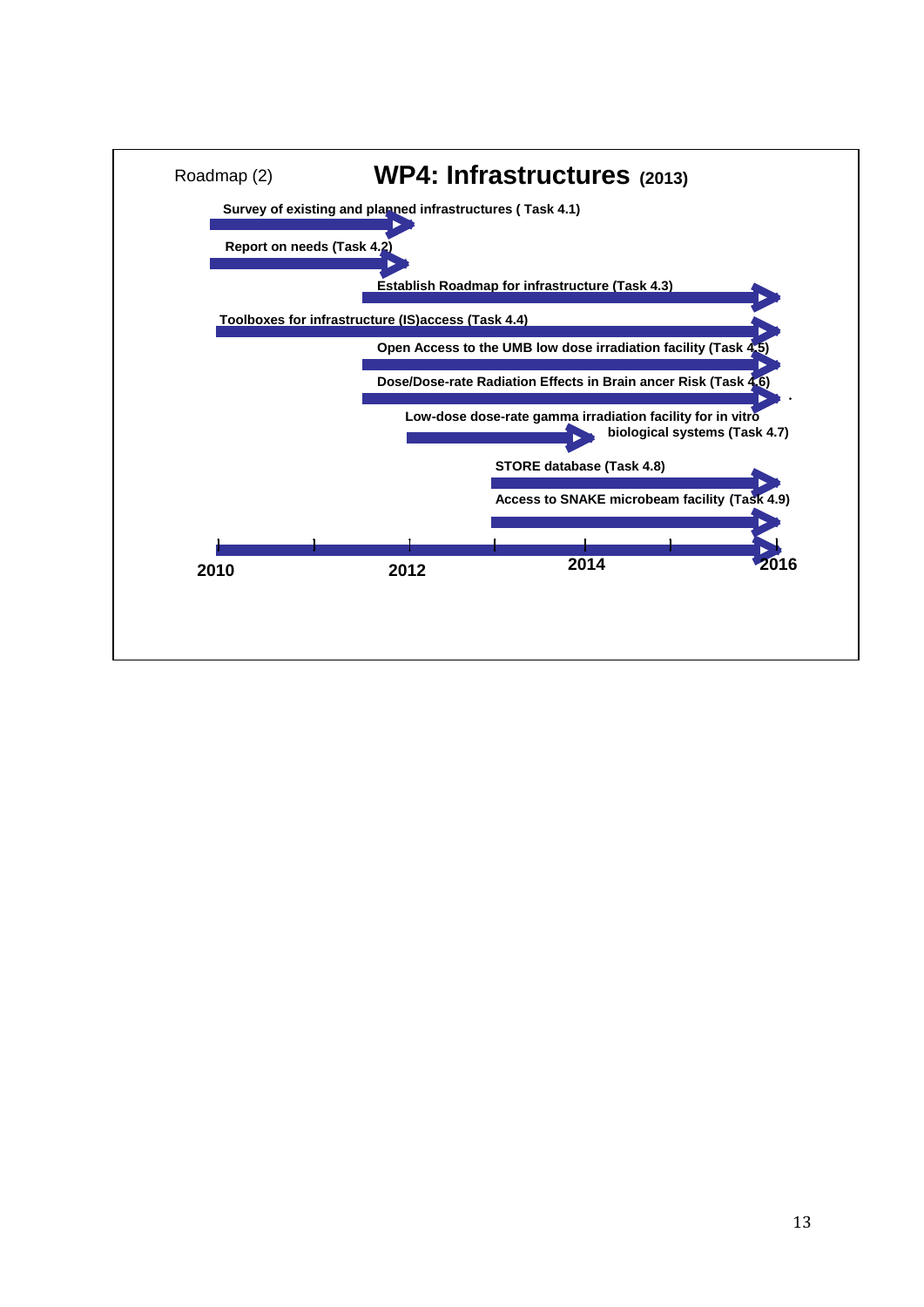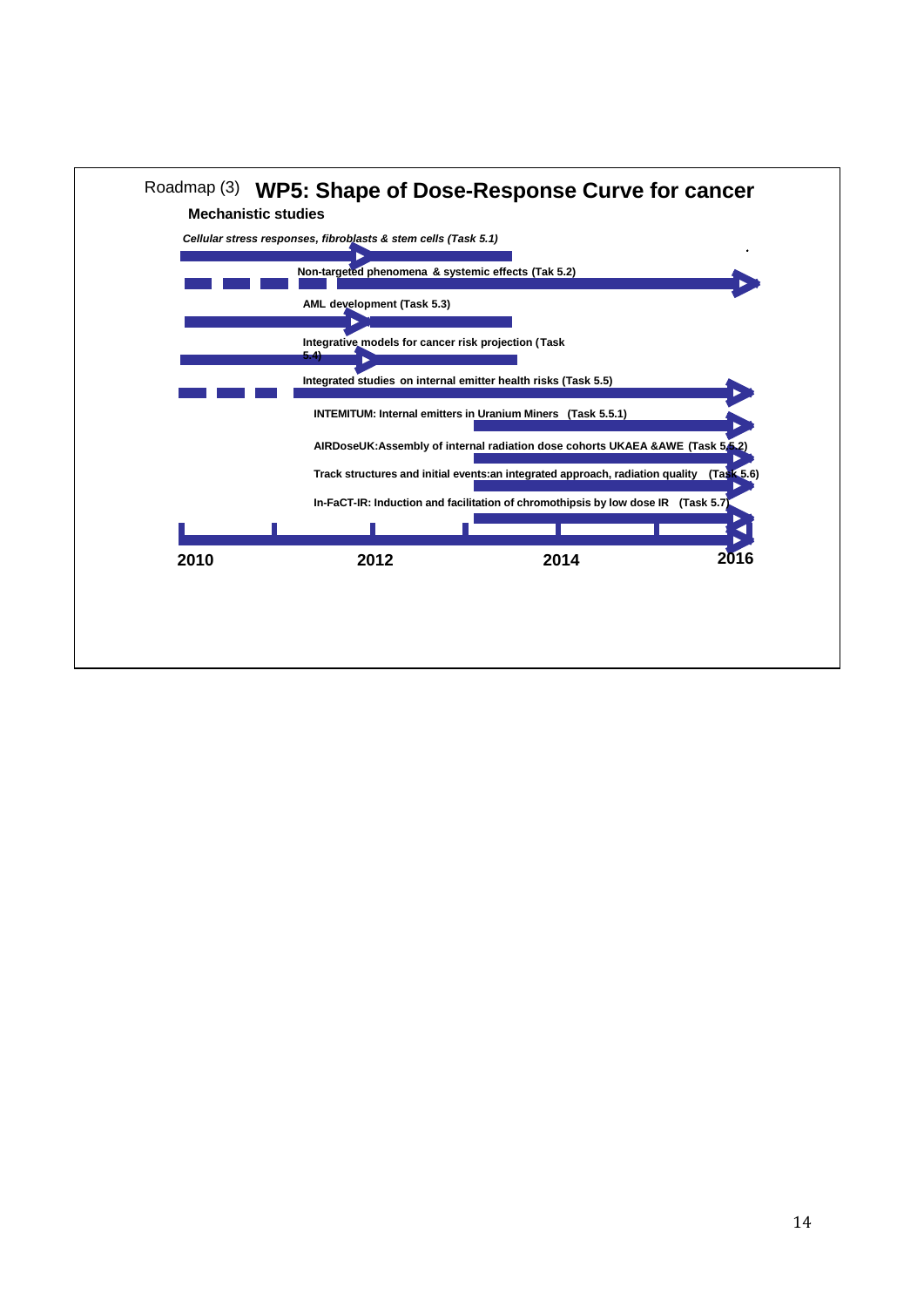|                                          | <b>WP6: TRA Individual sensitivities</b>                                                                                                                                     |
|------------------------------------------|------------------------------------------------------------------------------------------------------------------------------------------------------------------------------|
|                                          | Task 6.1 Review of potential biomarkers for radiation: potential use and validation through pilot<br>studies in appropriate cohorts (based on WP4 review)                    |
|                                          | Task 6.2 Identification of genetic modifiers of indivual cancer susceptibility and their mechanisms of<br>action - Mouse models for genetic susceptibility to thyroid cancer |
|                                          | -Identification of modifier genes by classical linkage analysis / High throughput analyses: mRNA,                                                                            |
|                                          | - miRNA, protein, metabolites / In vitro multicellular models: responses at 4 hrs/24-48hrs / -<br>-Analyses of DNA repair defects/IR sensitivity                             |
| Task 6.3 Modeling individual variability |                                                                                                                                                                              |
|                                          |                                                                                                                                                                              |
|                                          | Task 6.4 Genetic modifiers of carcinogenesis /low dose & low dose-rate effects                                                                                               |

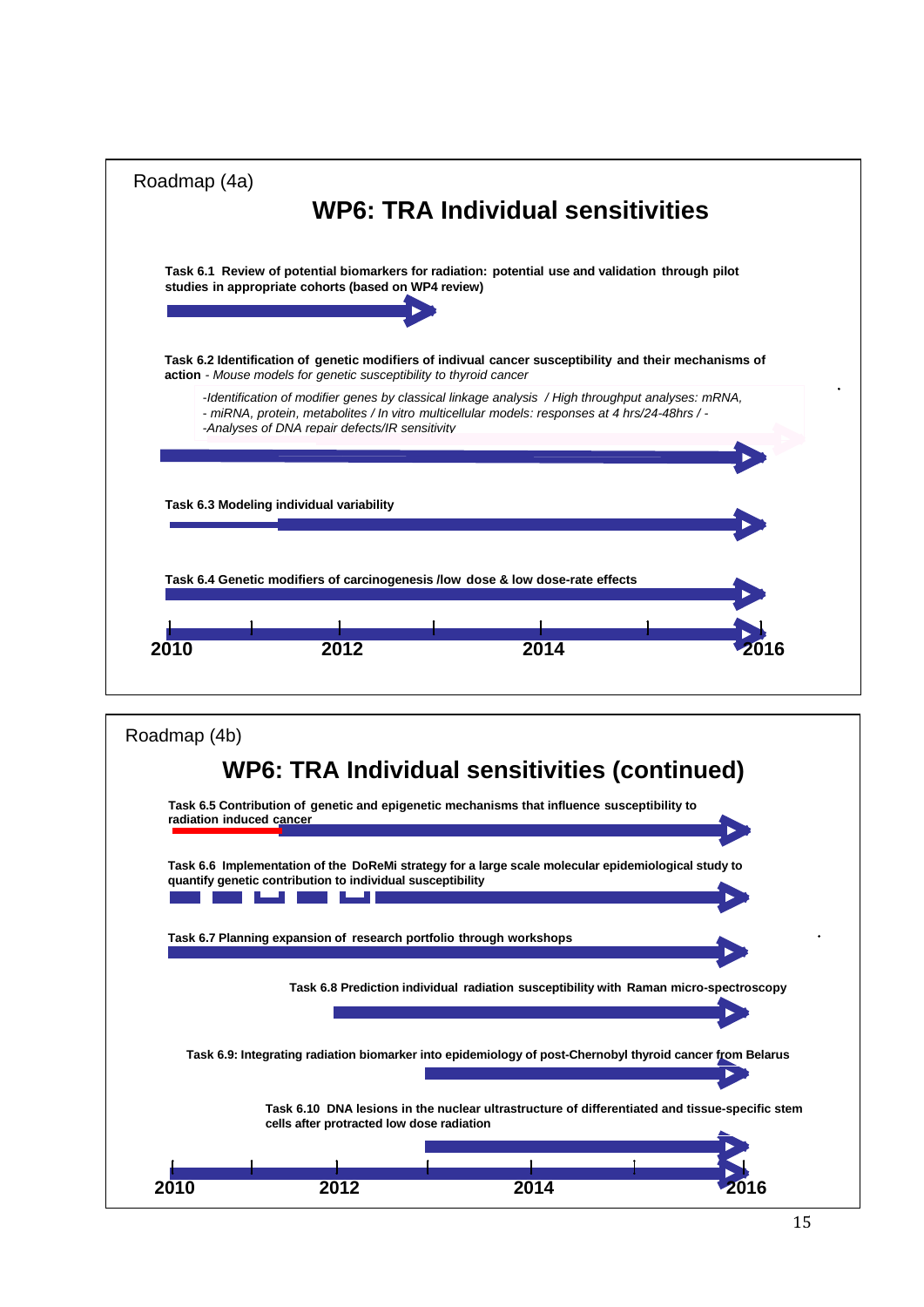

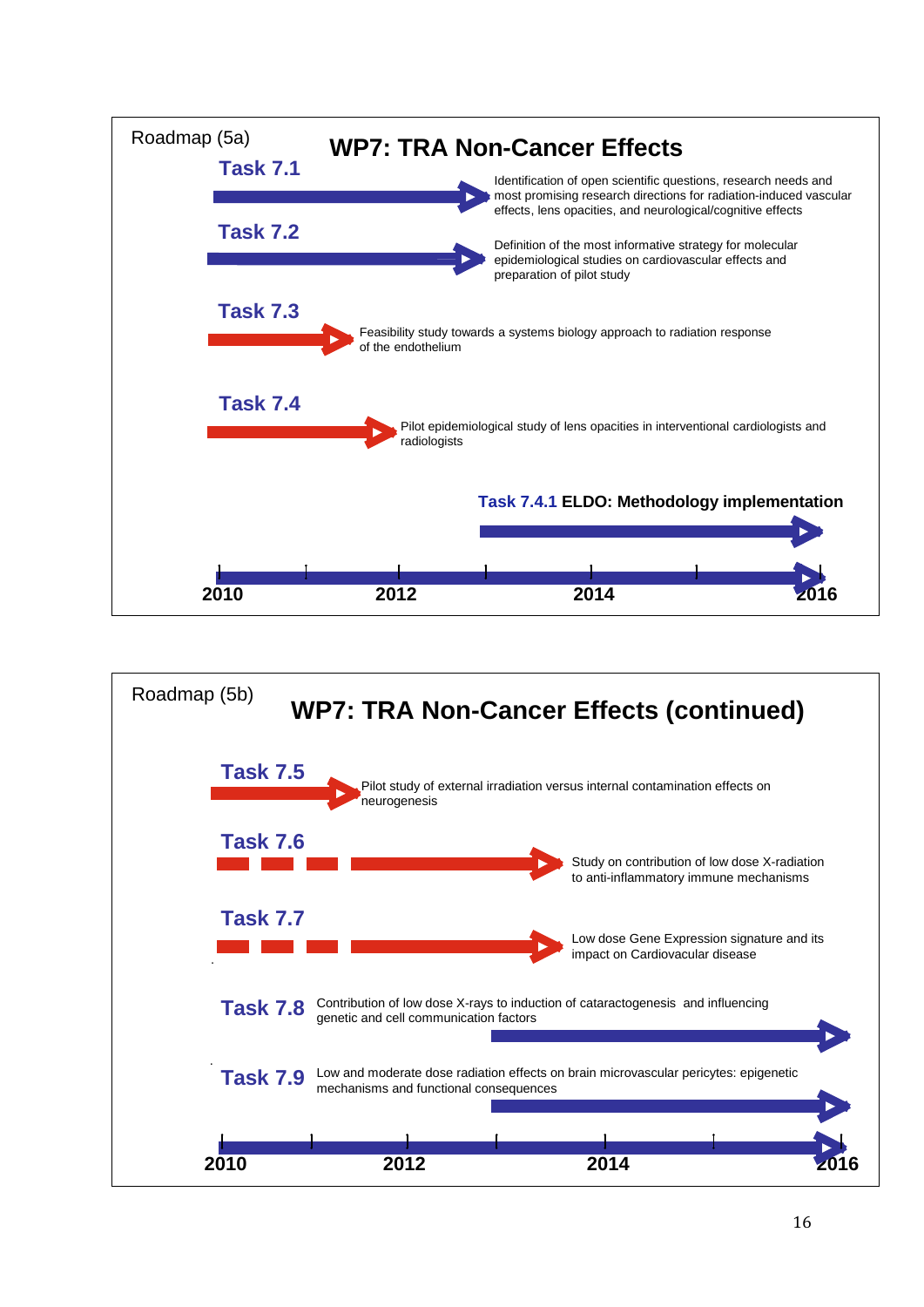#### <span id="page-16-0"></span>**Annex 2: List of meetings and workshops that have been particularly relevant to the establisment of the DoReMi TRA statement**

| <b>Time</b>                    | Name of the meeting                                       | <b>Venue</b>              | <b>Responsible</b><br>organization | <b>WP</b>       |
|--------------------------------|-----------------------------------------------------------|---------------------------|------------------------------------|-----------------|
| 7 July 2011                    | Modelling meeting                                         | Brussels,<br>Belgium      | <b>HMGU</b>                        | WP5             |
| 2 September<br>2011            | Task 7.3 workshop                                         | Warsaw,<br>Poland         | <b>SU</b>                          | WP7             |
| 19-23<br>September,<br>2011    | Task 7.1, Lens opacities<br>exploratory workshop          | Bombon,<br>France         | <b>IRSN</b>                        | WP7             |
| 16-18 October<br>2011          | <b>Systems Biology meeting</b><br>(Tasks 6.5, 6.3)        | Stockholm,<br>Sweden      | <b>SU</b>                          |                 |
| 19-20 October<br>2011          | Task 7.2 Workshop                                         | Munich,<br>Germany        | <b>BfS</b>                         | WP3             |
| 2-4 November<br>2011           | 3rd International MELODI<br>Workshop                      | Rome, Italy               | ISS, MELODI                        | All             |
| 2 November<br>2011             | DoReMi / Arch Workshop                                    | Rome, Italy               | <b>STUK and IRSN</b>               |                 |
| 2 November<br>2011             | DoReMi-MELODI Training &<br><b>Education Forum (WP3)</b>  | Rome, Italy               | <b>UNIPV</b>                       | WP3             |
| 7-8 December<br>2011           | Stem cell meeting (WP5)                                   | Oxfordshire,<br><b>UK</b> | <b>HPA</b>                         | WP5             |
| 25-26 January<br>2012          | DoReMi-STORE Workshop<br>(WP4)                            | Rome, Italy               | <b>CEA</b>                         | WP4             |
| 17-18 May 2012                 | <b>INT-Thyr kick-off meeting</b><br>$\textsf{(Task 6.9)}$ | Barcelona,<br>Spain       | <b>CREAL</b>                       | WP <sub>6</sub> |
| 2 September<br>2012            | Training workshop (WP3)                                   | Oxford, UK                | <b>UNIPV</b>                       | WP3             |
| 2-5 September<br>2012          | <b>Systems Biology meeting</b>                            | Oxford, UK                | <b>SU</b>                          |                 |
| $12 - 14$<br>September<br>2012 | 4 <sup>th</sup> International MELODI<br>meeting           | Helsinki,<br>Finland      | STUK, MELODI                       | All             |
| 11 September<br>2012           | DoReMi-MELODI T&E Forum<br>(WP3)                          | Helsinki,<br>Finland      | <b>UNIPV</b>                       | WP3             |
| 15 October<br>2012             | WP2 meeting                                               | Vietri sul Mare,<br>Italy | <b>IRSN</b>                        | WP <sub>2</sub> |